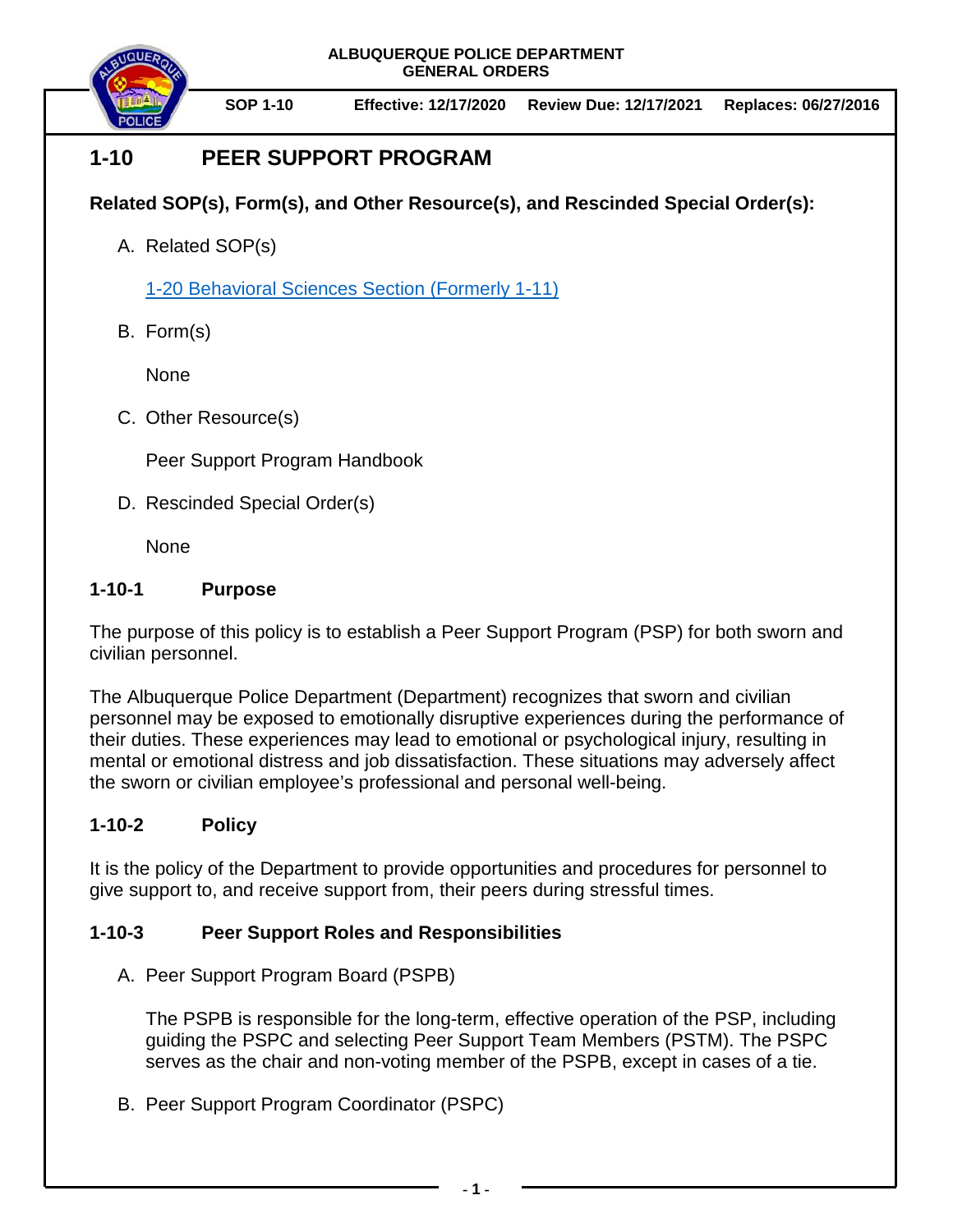|                                                                                                                                                                                                                                                                                                                                                                                                                                                                         | ALBUQUERQUE POLICE DEPARTMENT<br><b>GENERAL ORDERS</b>                                                                                                                                                                                   |                                                                                                                                                                                                                                                                                    |                                                                 |                                                                                                                                                                                                                                                                                                                                     |                                                                                                                                                                                                                                                                                                                                                                                                                                                                                                                                                                                                                                                      |                      |  |
|-------------------------------------------------------------------------------------------------------------------------------------------------------------------------------------------------------------------------------------------------------------------------------------------------------------------------------------------------------------------------------------------------------------------------------------------------------------------------|------------------------------------------------------------------------------------------------------------------------------------------------------------------------------------------------------------------------------------------|------------------------------------------------------------------------------------------------------------------------------------------------------------------------------------------------------------------------------------------------------------------------------------|-----------------------------------------------------------------|-------------------------------------------------------------------------------------------------------------------------------------------------------------------------------------------------------------------------------------------------------------------------------------------------------------------------------------|------------------------------------------------------------------------------------------------------------------------------------------------------------------------------------------------------------------------------------------------------------------------------------------------------------------------------------------------------------------------------------------------------------------------------------------------------------------------------------------------------------------------------------------------------------------------------------------------------------------------------------------------------|----------------------|--|
|                                                                                                                                                                                                                                                                                                                                                                                                                                                                         |                                                                                                                                                                                                                                          |                                                                                                                                                                                                                                                                                    | <b>SOP 1-10</b>                                                 | <b>Effective: 12/17/2020</b>                                                                                                                                                                                                                                                                                                        | <b>Review Due: 12/17/2021</b>                                                                                                                                                                                                                                                                                                                                                                                                                                                                                                                                                                                                                        | Replaces: 06/27/2016 |  |
|                                                                                                                                                                                                                                                                                                                                                                                                                                                                         |                                                                                                                                                                                                                                          | A civilian employee who performs administrative functions for the PSP, including but<br>not limited to: scheduling of training or meetings, coordinating an on-call list,<br>maintaining contact numbers, and preparing statistical data for reporting and<br>monitoring purposes. |                                                                 |                                                                                                                                                                                                                                                                                                                                     |                                                                                                                                                                                                                                                                                                                                                                                                                                                                                                                                                                                                                                                      |                      |  |
|                                                                                                                                                                                                                                                                                                                                                                                                                                                                         |                                                                                                                                                                                                                                          | C. Peer Support Team Member (PSTM)                                                                                                                                                                                                                                                 |                                                                 |                                                                                                                                                                                                                                                                                                                                     |                                                                                                                                                                                                                                                                                                                                                                                                                                                                                                                                                                                                                                                      |                      |  |
| A current sworn or civilian employee who provides peer support. The PSTM's role is to<br>assist Department personnel who may be experiencing difficulties while coping with<br>specific mental and psychological stressors related to duty assignments. PSTMs are<br>required to attend Department training and quarterly meetings. PSTMs shall provide a<br>contact phone number to facilitate communication. PSTMs do not provide professional<br>mental health care. |                                                                                                                                                                                                                                          |                                                                                                                                                                                                                                                                                    |                                                                 |                                                                                                                                                                                                                                                                                                                                     |                                                                                                                                                                                                                                                                                                                                                                                                                                                                                                                                                                                                                                                      |                      |  |
|                                                                                                                                                                                                                                                                                                                                                                                                                                                                         | D. Confidentiality<br>$\mathbf{2}$<br>1. Confidentiality is essential to the integrity of the PSP.<br>2. All communications with individuals seeking assistance shall be kept confidential,<br>unless otherwise required by this policy. |                                                                                                                                                                                                                                                                                    |                                                                 |                                                                                                                                                                                                                                                                                                                                     |                                                                                                                                                                                                                                                                                                                                                                                                                                                                                                                                                                                                                                                      |                      |  |
|                                                                                                                                                                                                                                                                                                                                                                                                                                                                         |                                                                                                                                                                                                                                          |                                                                                                                                                                                                                                                                                    |                                                                 |                                                                                                                                                                                                                                                                                                                                     |                                                                                                                                                                                                                                                                                                                                                                                                                                                                                                                                                                                                                                                      |                      |  |
|                                                                                                                                                                                                                                                                                                                                                                                                                                                                         |                                                                                                                                                                                                                                          |                                                                                                                                                                                                                                                                                    |                                                                 |                                                                                                                                                                                                                                                                                                                                     |                                                                                                                                                                                                                                                                                                                                                                                                                                                                                                                                                                                                                                                      |                      |  |
|                                                                                                                                                                                                                                                                                                                                                                                                                                                                         |                                                                                                                                                                                                                                          |                                                                                                                                                                                                                                                                                    | occurring.<br>and improve the PSP.<br>law or Department policy. | confidential, under the following circumstances:<br>reasonably anticipated physical harm to self or others;<br>ii. There is reasonable suspicion of elder or child abuse;<br>iii. An emergency medical response is required;<br>iv. Criminal activity is reported; or<br>information regarding the individual seeking peer support. | a. The PSTM is required to confer with the on-call Behavioral Sciences Section<br>(BSS) clinician, which may require sharing information that would otherwise be<br>The person seeking assistance expresses a threat of immediate or<br>v. There is reasonable suspicion that domestic violence occurred or is<br>b. The confidential peer support activity summary shall only be used to evaluate<br>c. The confidential peer support activity summary shall not include identifying<br>d. PSTM shall advise peers seeking assistance that communications are<br>confidential, providing that maintaining such confidentiality does not violate any |                      |  |
|                                                                                                                                                                                                                                                                                                                                                                                                                                                                         | $1 - 10 - 4$                                                                                                                                                                                                                             |                                                                                                                                                                                                                                                                                    | <b>Procedures</b>                                               |                                                                                                                                                                                                                                                                                                                                     |                                                                                                                                                                                                                                                                                                                                                                                                                                                                                                                                                                                                                                                      |                      |  |
|                                                                                                                                                                                                                                                                                                                                                                                                                                                                         |                                                                                                                                                                                                                                          |                                                                                                                                                                                                                                                                                    |                                                                 | A. The goals of the PSP are:                                                                                                                                                                                                                                                                                                        |                                                                                                                                                                                                                                                                                                                                                                                                                                                                                                                                                                                                                                                      |                      |  |
|                                                                                                                                                                                                                                                                                                                                                                                                                                                                         |                                                                                                                                                                                                                                          | 1. To provide a means for immediate, peer-driven emotional support during and after<br>a personal or professional crisis, serious illness, or injury;                                                                                                                              |                                                                 |                                                                                                                                                                                                                                                                                                                                     |                                                                                                                                                                                                                                                                                                                                                                                                                                                                                                                                                                                                                                                      |                      |  |
|                                                                                                                                                                                                                                                                                                                                                                                                                                                                         |                                                                                                                                                                                                                                          |                                                                                                                                                                                                                                                                                    |                                                                 |                                                                                                                                                                                                                                                                                                                                     | 2. To identify resources, including referrals for professional assistance;                                                                                                                                                                                                                                                                                                                                                                                                                                                                                                                                                                           |                      |  |

—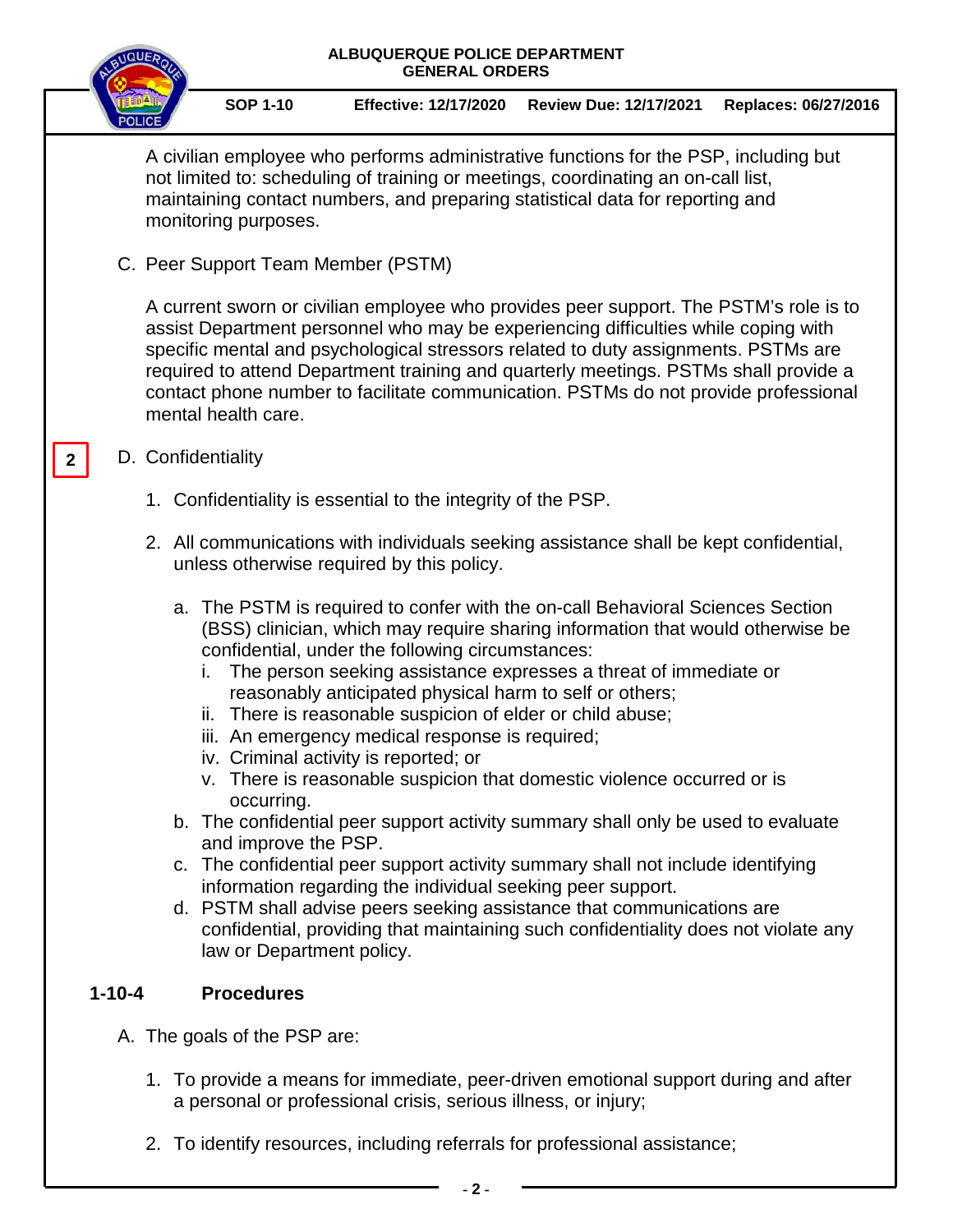#### **ALBUQUERQUE POLICE DEPARTMENT GENERAL ORDERS**



**SOP 1-10 Effective: 12/17/2020 Review Due: 12/17/2021 Replaces: 06/27/2016**

- 3. To recruit, select and train PSTM who can identify personal struggles, offer support, and provide guidance to Department personnel; and
- 4. To establish guidelines for PSP team functions and team members' roles.
- B. Appointments to the PSPB
	- 1. The Chief of Police or their designee along with the assistance of the PSPC, selects a seven (7) member board. Members serve a maximum term of three (3) consecutive years. The Board consists of:
		- a. One (1) sworn supervisor Sergeant or above;
		- b. One (1) sworn Field Services Bureau (FSB), Patrolman 1<sup>st</sup> Class (P1/C);
		- c. One (1) sworn Investigative Unit Detective;
		- d. One (1) civilian supervisor;
		- e. One (1) civilian employee;
		- f. One (1) Albuquerque Police Officers' Association (APOA) union representative (non-voting member); and
		- g. One (1) Behavioral Sciences Section (BSS) clinician (non-voting member).
	- 2. The criteria for board membership is set out in the Peer Support Program Handbook.
	- 3. The PSPB recruits and selects team members based on criteria developed by the PSPB. Criteria include factors such as the applicant's education, relevant training, maturity, judgment, and professional standing in the Department.
	- 4. Team members may be removed for cause at any time by the Chief of Police.

#### C. PSPC Duties

**6**

- 1. The PSPC performs the following duties:
	- a. Maintains a dedicated telephone line to receive and route the requests for emotional support and assistance from Department personnel, or their family members;
	- b. Creates and updates an on-call roster for team members and provides the oncall roster to the Emergency Communications Center (ECC) supervisor;
	- c. Posts the team flyer on bulletin boards at each of the Department's facilities and on the APDWeb/Protopage;
	- d. Routes assistance requests to PSTMs;
	- e. Ensures PSTMs complete the required peer support training;
	- f. Maintains confidential peer support activity summary records to review at quarterly team meetings; and
	- g. Compiles a quarterly utilization report for the program.